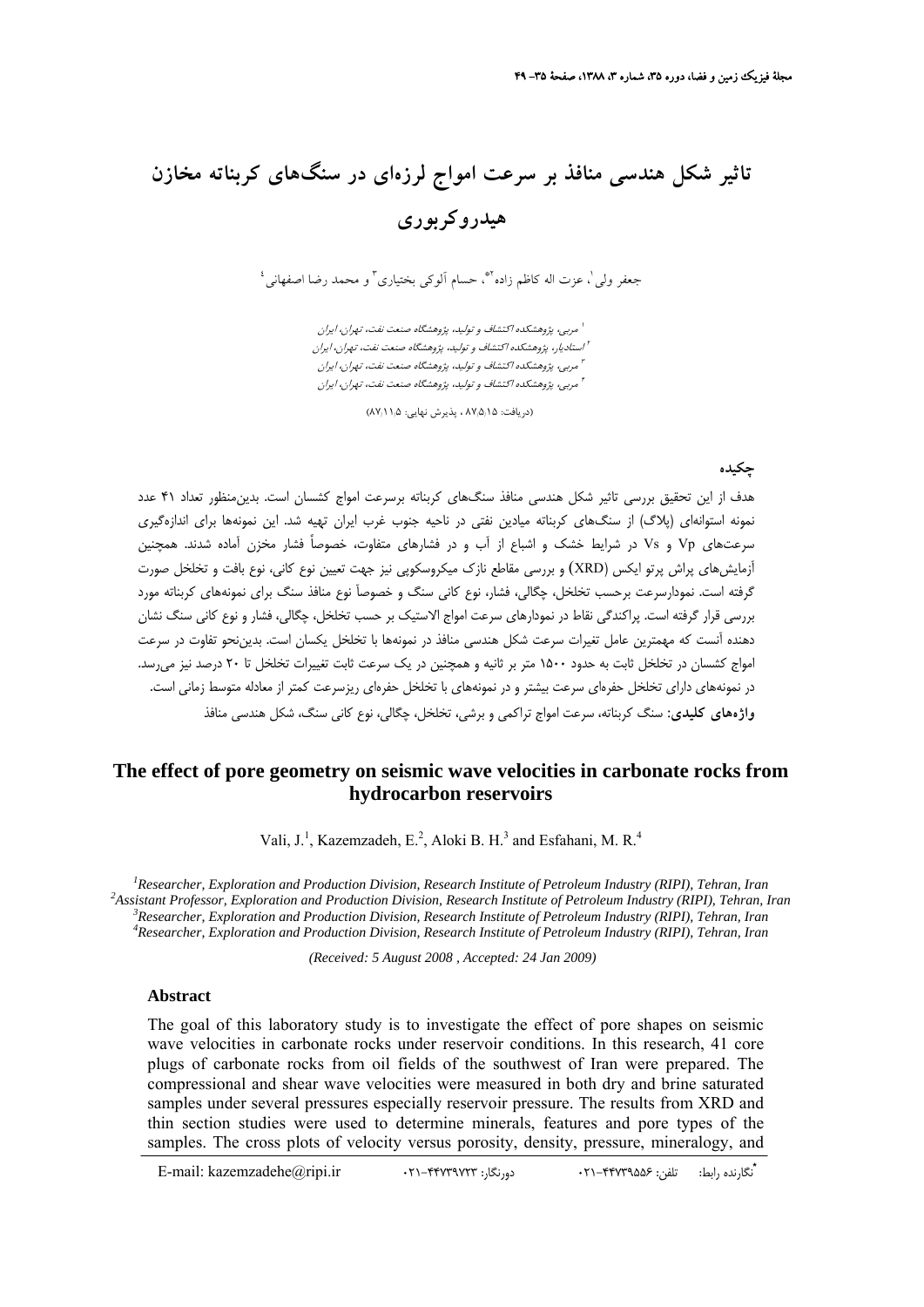especially pore types have been investigated. These cross plots showed that the pore shapes are the main reason for variation in velocities and dispersion of the data points, so that for a constant porosity the variance of elastic wave velocity is about  $1500 \text{ ms}^{-1}$  and also the variance of porosity is about 20 percentage for a constant velocity. The velocity is higher in samples with vuggy porosity and lower in samples with small size vuggy porosity than the velocity determined from the time average equation.

**Introduction:** The parameters which have effect on velocity are divided into two classes. The first class are the parameters that are related to the natural character of the rock, lithology and rock physics such as porosity, pore type, grain size and a combination of them. The second class is the parameters which are affined to depositional environment and they are not physically related to rock structures. These parameters are such as depth of burial, confining stress and age of deposition.

The effect of rock properties, such as porosity, type of porosity, minerals and pressure on P and S wave velocities are investigated by laboratory measurements of compressional and shear wave velocities for both dry and brine saturated rock under different confining pressure.

The effect of pore shapes has been either overleaped or not suitably used in theoretical equations, therefore seismic inversion analysis, AVO and pore volume calculations, which are based on these equations are highly inconclusive.

Pore types were classified into five groups by Anselmity and Eberli (1993), which are inter crystalline and interparticle porosity, micro porosity, moldic porosity, inter grain porosity and low porosity with high cementation. They also studied the effect of pore types on velocity measurements.

Burial depth, compressibility, saturation, wettability, hysteresis of saturation and frequency of wave velocity are other factors which have an effect on velocity.

In this paper, first the factors affecting seismic wave velocity in carbonate rocks were reviewed and then flow work of this study consisting of preparation of samples, determination of pethrophysical properties (porosity, permeability) and compressional and shear wave velocities measurements were performed. Seismic wave velocity performed on 41 dry and brine saturated core plug samples under reservoir temperature and pressure. The diameters of the plugs were 3.7 centimeter for 34 samples and 5 centimeter for 7 samples.

**Effective factors on seismic wave velocities in carbonate rocks Porosity:** Porosity is one of the important parameters that has an effect on velocity, so that normally with an increase of porosity the velocity is decreased. Prediction of porosity just from seismic velocity is difficult, because in carbonate rocks seismic wave velocity is dependent on too many other parameters.

**Minerals:** Though the velocity differs in different minerals, the type of mineral is not the main factor that controls velocity in carbonate rocks.

**Density:** Generally a direct relation between density and velocity is found but there isn't any experimental equation for the relation between density and velocity. Therefore to increase certainty coefficient, laboratory measurements and determination of the relation between density and velocity are necessary.

**Pressure:** Pressure is one of the important factors that controls velocity in fractured rocks, which are brine saturated. Porosity reduction and better contact of grains in rock is the reason for the increase in velocity by the increase in pressure.

Pore geometry: The results of microscopic studies by Anselmiti and Eberli (1993) showed five different pore geometries in carbonate reservoir rock. They analyzed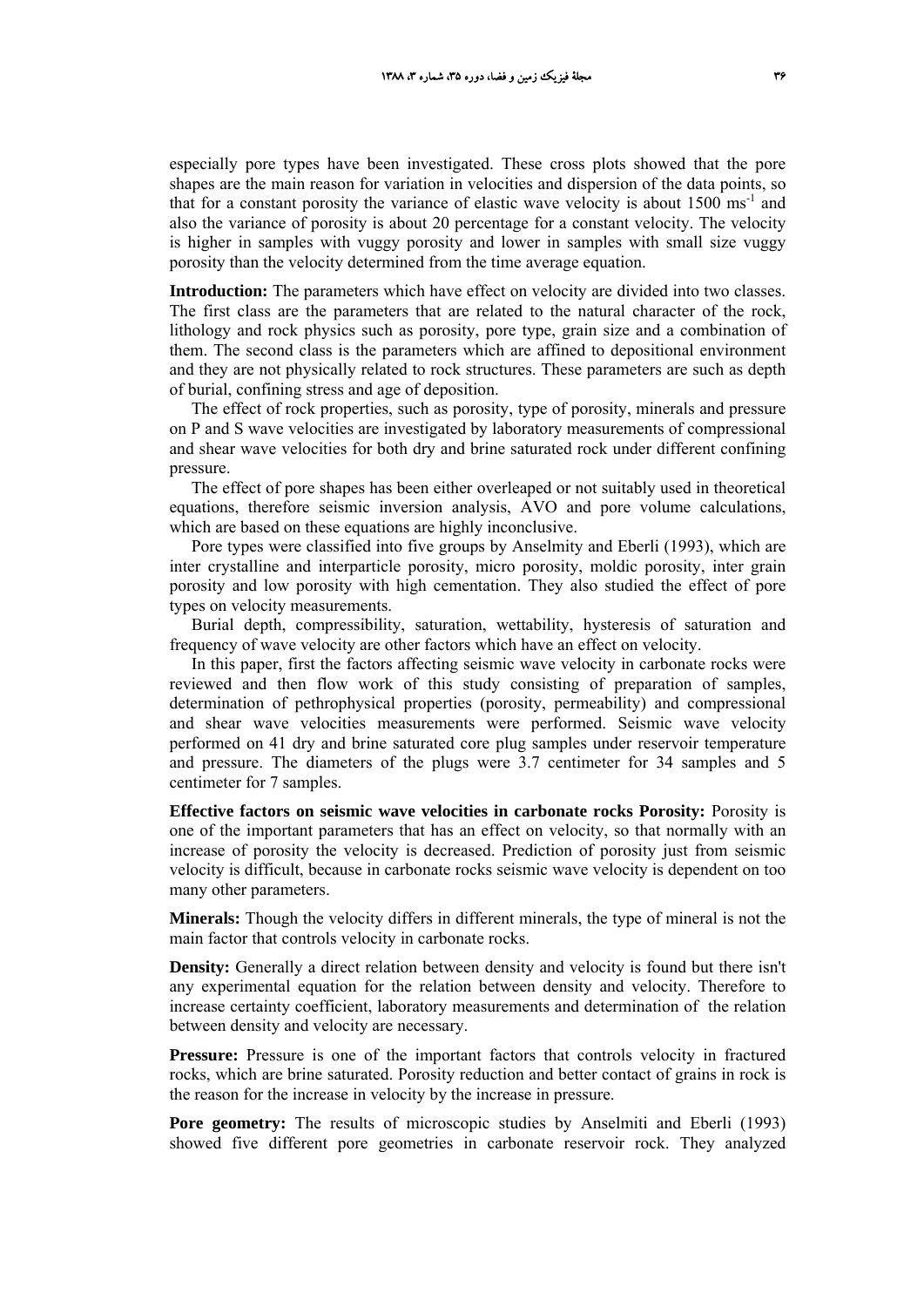different types of pore geometries and compared data points in velocity-porosity cross plot with time average equation.

**Flow work:** Flow work consisted of plugging, cleaning, petrophysical properties and acoustic velocity measurements.

Conventional core properties such as porosity, permeability and grain density provide the fundamental data set for well bore and reservoir characterization.

The core plugs were cleaned to remove residual hydrocarbons, formation brine, salts and other contaminants by using toluene and then they were dried in a conventional oven.

Porosity and grain density of samples were measured under ambient conditions using helium expansion and the application of Boyles's law to quantify grain volume by Ultraporosimeter 200A.

Air permeability was measured in ambient conditions by Ultrapermeameter, which uses the Darcy equation to calculate air permeability.

Acoustic velocity was measured in dry and brine saturated samples in reservoir temperature and pressure from 4400 psi to 800 psi by non equal steps.

**Laboratory study of factors that control seismic wave velocity:**The data points in the porosity- velocity cross plot, which resulted from laboratory measurements, were too scattered. Pore shape and cementation of pores are the reason for this scattering. The density-velocity cross plot shows that seismic wave velocity isn't controlled by the type of minerals. In all states mentioned above, the variability of velocity vs pressure is followed by V=a\*Pb.

**Results:**  $*$  In carbonate rocks acoustic wave velocity is dependant on some parameters such as diageneous, mineralogy, pore structure, type of fluid, pressure, temperature and also in no dense carbonate the wave velocity is related to grain to matrix ratio, shape, size and sorting of grains.

\* Cross plot of velocity versus porosity showed that for a constant porosity the variance of velocity is about  $1500 \text{ ms}^{-1}$  and also for a constant velocity the variance of porosity is about 20 percentage.

\* The velocity is higher in samples with vuggy porosity and lower in samples with small size vug porosity than the velocity determined from the time average equation.

\* The test results for non visible vuggy samples show negative deviation from the time average equation for calcite and dolomite, and they have lower velocity than vuggy and small size vuggy porosity samples.

\* The density - velocity cross plot showed that the effect of the type of minerals to control elastic properties is negligible.

\* Pore shape is the main factor which causes scattering of data points in velocityporosity cross plot for carbonate rocks.

**Key words:** Carbonate rock, Shear and compressional wares velocity, Porosity, Density, Kind of mineral, Pore shape

**1 مقدمه**

متعدد است. از دلايل عمده اين پيچيدگي، تغييرات ميآورند. عوامل تاثيرگذار بر سرعت را ميتوان به دو دیاژنتیكی است كه سبب سیمانشدگی، انحلال و دسته تقسیم كرد. دسته اول پارامترهای مربوط به خواص بلوریشدن مجدد میشود و بافتهای خاص با الگوی ذاتی سنگ مخزن نظیر تخلخل، نوع خلل و فرج، ترکیب

سرعت در سنگهاي كربناته تابع پيچيدهاي از عوامل سرعت مخصوص بهخود را در سنگهاي كربناته بهوجود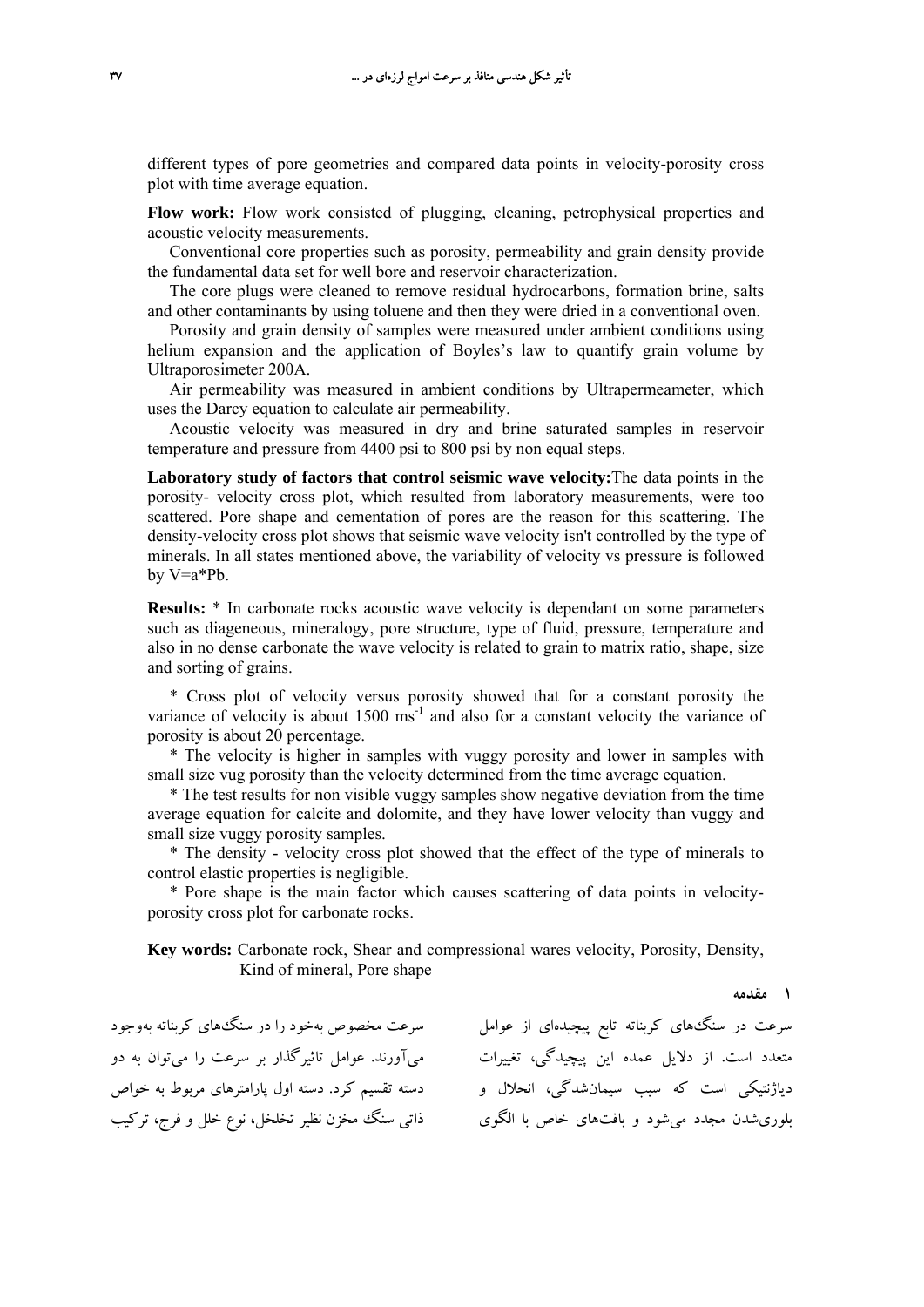رفتار كشسان و درنتيجه سرعت امواج دارند. بيشتر معادلات نظري موجود از شكل منافذ صرفنظر ميكنند يا آنرا بهطور مناسبي در نظر نميگيرند، بنابراين آناليزهاي وارون لرزهاي، دامنه برحسب دورافت (AVO( و محاسبات حجم منافذ كه برپايه اين معادلات هستند، داراي عدم قطعيتهاي زيادياند. تأثير نحوه قرارگيري و شكل هندسي منافذ روي خواص كشسان بهصورت نظري توسط اشلبي (1957)، هيل (1965)، كاستر و توكسوز (1974) و بهصورت آزمايشگاهي از سوي ماريون و زينسزنر(1991)، آنسلميتي و ابرلي (1993 و1999)، وات و همكاران(1976)، ماريون و جيزبا (1996) تحقيق شده است. آنسلميتي و ابرلي (1993) با بررسي مقاطع نازك ميكروسكوپي تخلخل نمونهها را به پنج نوع منافذ شامل تخلخل بينبلوري و بينذرهاي، ميكروتخلخل، تخلخل قالبي، تخلخل دروندانهاي، و نمونه با تخلخل كم و سيمانشدگي سخت تقسيمبندي كردهاند و جهت تاثير نوع تخلخل را در اندازهگيريهاي سرعت مورد بررسي قرار دادهاند. آنها نتيجهگيري كردند كه عليرغم تفاوت سرعت در كانيهاي اصلي سنگهاي كربناته نوع كاني عامل كنترلكننده اصلي سرعت در سنگهاي كربناته نيستند. بنابراين فرايندهايي كه باعث دگرگوني كانيها ميشوند نظير دولوميتيشدن، شكري و سيمانيشدن دولوميتي بههمراه نوع تخلخل، بر سرعت اثر ميگذارند (ابرلي و همكاران 2003). ماريون و جيزبا (1996) روي ارتباط مدولهاي بالك و نوع كاني تحقيقاتي كردهاند. نتايج تحقيقات آنها نشان ميدهد كه مدول بالك نمونههاي دولوميت و كلسيت با يكديگر تفاوت ناچيزي دارند.

گاردنر و همكاران (1974) رابطهاي تقريبي براي برآوردكردن سرعت از روي چگالي مطرحساخته است كه عموماً براي ماسهسنگهاي سيليسي كلاستي مورد استفاده قرار ميگيرد. نتايج تحقيقات آزمايشگاهي

و اندازه دانه هستند كه مربوط به سنگشناسي و خواص فيزيكي سنگاند و دسته دوم مربوط به پارامترهاي محيطياند و بهطور فيزيكي مربوط به ساختار سنگ نميشوند. از اين عوامل ميتوان عمق تدفين، فشار همه جانبه و سن رسوبات را نام برد. در سنگهاي كربناته پارامترهاي ذاتي سنگ از اهميت بيشتري برخوردارند. بدينمنظور با اندازهگيريهاي آزمايشگاهي سرعت امواج تراكمي وبرشي در حالتهاي خشك واشباع و در فشارهاي متفاوت، تاثير خواص ذاتي سنگ نظير تخلخل، نوع خلل و فرج، نوع كاني و همچنين فشار روي سرعت امواج P و S مورد بررسي قرار ميگيرد. در راستاي مطالعه تاثير تخلخل بر سرعت لرزهاي وايلي و همكاران (1956) با اندازهگيري سرعت در لايههاي متناوب لوسيت و آلومينيم برازش خوبي را براي رابطه ميانگين زماني بهدست آوردند. پس از وايلي و همكاران تحقيقات زيادي صورتگرفته و روابط متنوعي عرضه شده است. براي مثال پيكت (1963) و رايگا- سلمنسيو و همكاران (1986) روابطي را براي ارتباط سرعت - تخلخل عرضه كردهاند.

آنسلميتي وابرلي (1993) با اندازهگيري سرعتهاي امواج تراكمي و برشي روي 295 نمونه پلاگ كربناته باهاما و مائيلا معادلات تواني را براي ارتباط تخلخل – سرعت مطرح كردند و روشن ساختند كه تغييرات سرعت در تخلخلهاي ثابت بهخصوص در تخلخلهاي بالا به بيش از5ر2 كيلومتر بر ثانيه ميرسد. همچنين والش (1965) بهمنظور روشن ساختن ارتباط بين مدولهاي كشسان پيكره سنگ و تخلخل روابطي را مطرح كرده است كه بيانگر چگونگي تأثيرگذاري پارامترهاي پتروفيزيكي و سنگشناسي بر ارتباط سرعت - تخلخل است.

همانطوريكه ذكر شد تخلخل، مهمترين عامل كنترلكننده سرعت در سنگها است. اما در سنگهاي كربناته شكل منافذ نيز تقريباً اهميتي به اندازه تخلخل در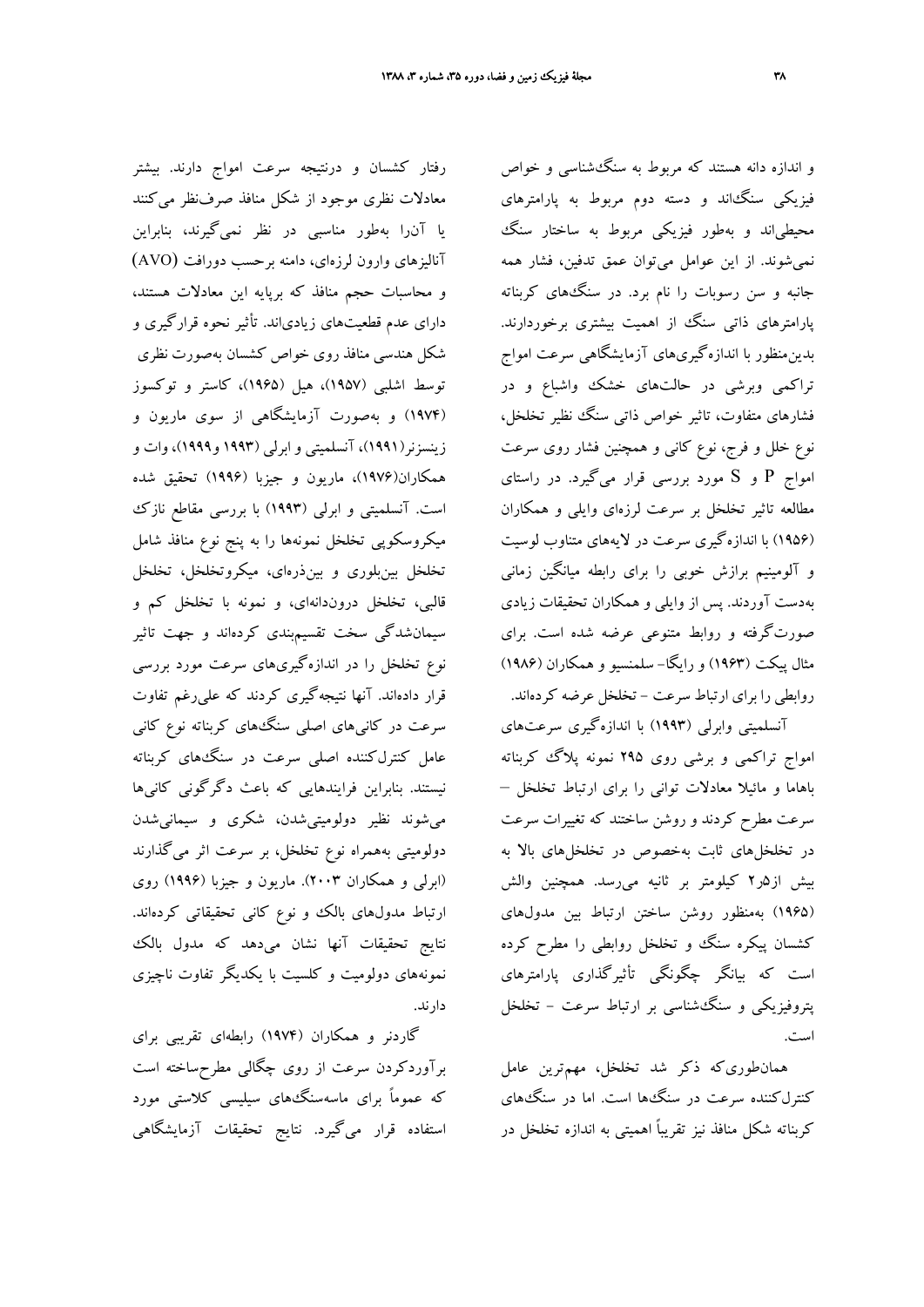آنسلميتي و ابرلي (1993) روي 295 نمونه كربناته روشنساخته كه رابطه گاردنر براي كربناتها نياز به تصحيح در جهت افزايش سرعت دارد، زيرا تقريباً همة نمونههاي مورد آزمايش سرعتي بيشتر از سرعت محاسبهشده با رابطه گاردنرنشان ميدهند.

آنلسلميتي و ابرلي (1993) وابستگي سرعتهاي امواج تراكمي و برشي را به فشار بررسي كردند. آنها سرعت را در نمونههاي كربناته تحت فشارهاي همه جانبه و فشارهاي منافذ گوناگون اندازهگيري كردند. سرعت در سنگها تابعي از فشارموثر (اختلاف فشار همهجانبه و فشارسيال درون منافذ) است. در فشارهاي كم، با افزايش فشار همهجانبه بهعلت تماس بهتر دانهها، تغييرشكل منافذ و بستهشدن درزههاي كوچك، سرعت افزايش مييابد (كينگ، 1966 و گاردنر و همكاران، 1974). افزايش سرعت در فشارهاي كم براي نمونههاي نامتراكم و با سرعتهاي كمتر بيشتر است در حاليكه نمونههاي سخت و با سرعتهاي بيشتر معمولاً كمتر تحت تاثير فشار، خصوصاً در فشارهاي پايين قرار ميگيرند. بنابراين نمونههاي با سرعتهاي كمتر داراي گراديان سرعتي بيشتر و نمونههاي با سرعتهاي بيشتر داراي گراديان سرعتي كمتر با فشار هستند (آنسلميتي و ابرلي 1993). از عوامل ديگر تاثيرگذار بر سرعت عمق تدفين، تراكم، سيمانشدگي، اشباع، ترشوندگي، هيسترزيس اشباع شدگي و بسامدهاي اندازهگيري هستند.

در اين مقاله ابتدا مروري بر عوامل تاثيرگذار بر سرعت امواج لرزهاي در سنگهاي كربناته خواهيم داشت. سپس مراحل كار در اين تحقيق شامل آمادهسازي نمونهها، تعيين خواص پتروفيزيكي (تخلخل و تراوائي) و اندازهگيري سرعتهاي تراكمي (Vp (و برشي (Vs (بيان شده است. آزمايش روي 41 نمونه پلاگ در شرايط خشك و اشباع از آب در فشار مخزن صورت گرفتند كه تعداد 34 نمونه آن بهقطر 5ر1 اينچ و تعداد 7 نمونه نيز با

قطر 2 اينچ هستند. همچنين آزمايش پراش پرتو ايكس (XRD (و تفسير بررسي مقاطع نازك ميكروسكوپي بهمنظور تعيين نوع كانيها، بافت و تخلخل نمونهها صورتگرفت. درنهايت با استفاده از نتايج تحقيقات آزمايشگاهي به بررسي مهمترين عوامل تاثيرگذار بر سرعت امواج لرزهاي شامل تخلخل، هندسه منافذ، نوع كاني، چگالي و فشار در سنگهاي كربناته پرداخته شده است.

**2 عوامل تأثيرگذار بر سرعت امواج لرزهاي در سنگهاي كربناته**

**1-2 اثر تخلخل بر سرعت امواج كشسان**

تخلخل يك عامل اصلي و موثر در سرعت امواج است و معمولاً با افزايش آن سرعت كاهش مييابد. با توجه به اينكه سرعت در سنگهاي كربناته به پارامترهاي ديگري نظير دياژنز، كانيشناسي، ساختار خلل وفرج، نوع سيال، فشار و دما و همچنين در كربناتههاي نامتراكم به نسبت دانه به خميره، شكل، اندازه و جورشدگي بستگي دارد، پيشبيني تخلخل، صرفاً از روي دادههاي سرعت مشكل است. رسوبات كربناته دائماً تحت تأثير تغييرات دياژنتيكياند كه كانيشناسي و ساختار خلل و فرج را تغيير ميدهند، بالاخص فرايندهايي نظير سيمانشدگي و انحلال، پيوسته ساختار خلل و فرج را دگرگون ميكنند و باعث ايجاد و يا كاهش تخلخل ميشوند. اين تغييرات ميتوانند يا بهسبب تغييرات كاني از آرگونيت و كلسيت به دولوميت، و يا بهدليل تغيير شكل منافذ براي مثال از منافذ بيندانهاي به منافذ نوع قالبي باشند. همه اين تغييرات خواص كشسان را تغيير ميدهند و در نتيجه سرعت امواج را تحتالشعاع قرار ميدهند. ارتباط سرعت - تخلخل توسط معادلات تجربي گوناگوني مطرح شده است. وايلي و همكاران (1956) با اندازهگيري سرعت در لايههاي متناوب لوسيت و آلومينيم برازش خوبي را براي رابطه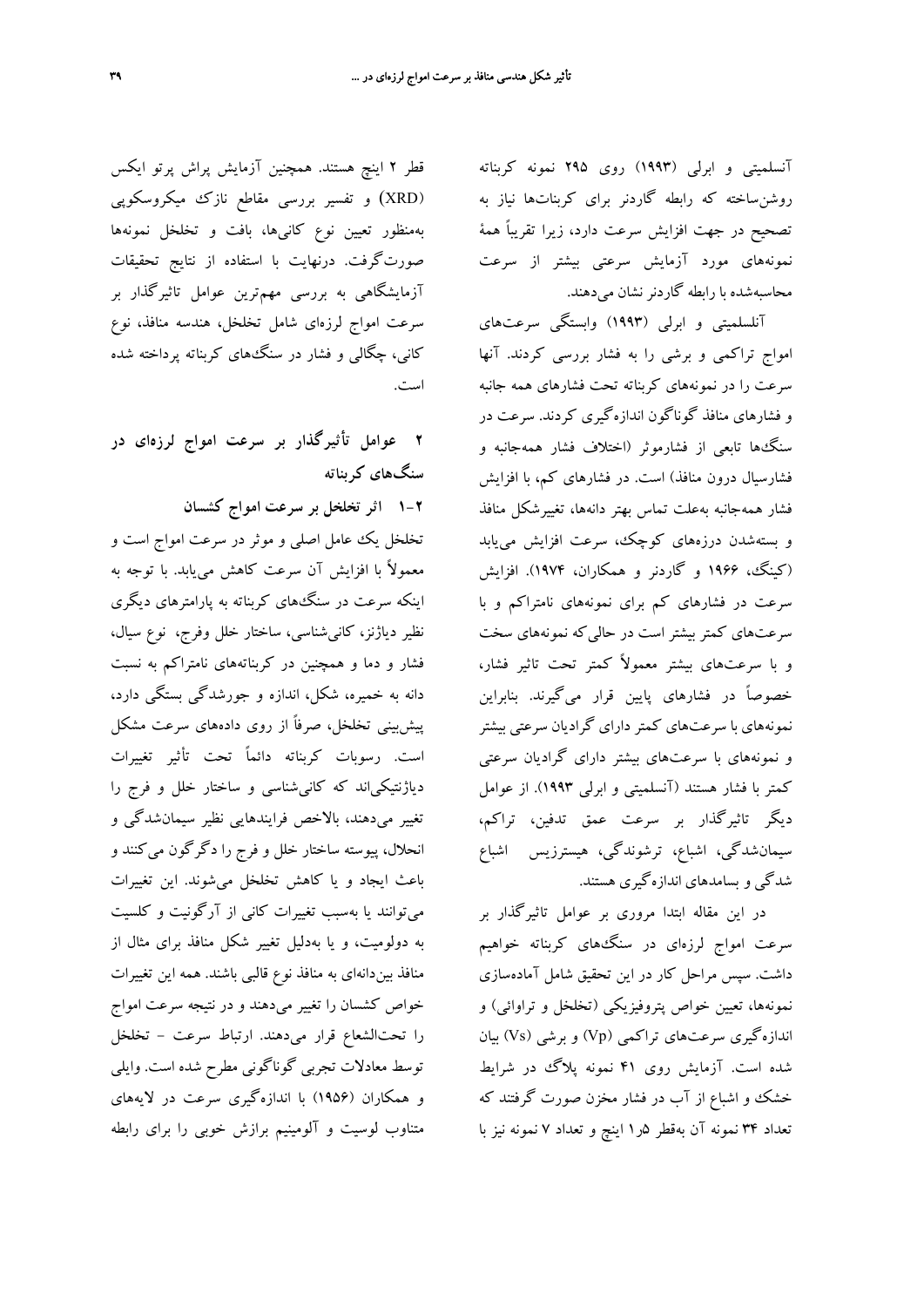

**شكل .1** نمودارهاي Vp و Vs برحسب تخلخل براي نمونههاي باهاما و مائيلا با بهترين برازش منحني تابع نمـايي (آنسـلميتي و ابرلـي،  $(1997$ 

شكري، تخلخلي از نوع بينبلوري ايجاد ميكند و باعث كاهش سرعت ميشود در حاليكه دولوميتها با بافت حفظ شده، سرعتهاي بسيار زيادي دارند. بنابراين فرايندهايي كه باعث دگرگوني كانيها ميشوند نظير دولوميتيشدن شكري و سيمانيشدن دولوميتي بههمراه تخلخل و نوع تخلخل بر سرعت اثر ميگذارند.

**3-2 اثر چگالي بر سرعت امواج كشسان**

در حالت كلي، رابطه مستقيم بين سرعت و چگالي وجود دارد ولي همانند نمودار سرعت- تخلخل پراكندگي نقاط در نمودار سرعت - چگالي زياد است.



**شكل .2** نمودار معادله متوسط زماني وايلي براي دو نوع كاني كلسـيت و دولوميت

ميانگين زماني بهدست آوردند و در حالت كلي معادله متوسط زماني (1) را براي سنگهاي اشباعشده از سيال عرضه كردهاند.

$$
\frac{1}{V_p} = \frac{\varphi}{V_f} + \frac{1-\varphi}{V_m}
$$
 (1)

كه درآن Vp، Vf و Vm بهترتيب سرعتهاي موج تراكمي در سنگ اشباع از سيال، سيال و قسمت جامد سنگ و φتخلخل سنگ هستند. رابطه فوق ارتباط بين سرعت و تخلخل را بيان مي كند و در سنگهاي تحت فشار زياد صادق است. آنسلميتي وابرلي (1993) با اندازهگيري سرعتهاي امواج تراكمي و برشي روي295 نمونه پلاگ كربناته باهاما و مائيلا معادلات تواني V=ae بهصورت را در خصوص ارتباط تخلخل – <sup>b</sup><sup>Φ</sup> سرعت عرضه كردند. كه در اين خصوص a و b اعداد ثابت و φ تخلخل است. عليرغم ضريب همبستگي زياد پراكندگي زيادي در اطراف اين منحني نمايي وجود دارد (شكل1). براي مثال سنگهاي با تخلخل 40 درصد ميتوانند سرعتي از 1ر2 الي 5 كيلومتربر ثانيه داشته باشند. اين تفاوت براي سنگهاي داراي تركيب شيميايي و تخلخل يكسان، بسيار زياد است.

**2-2 اثر نوع كاني بر سرعت امواج كشسان**

در سنگهاي سيليسي كلاستيك تنوع در ميزان كانيها (كوارتز و شيل) بسيار زياد است و نوع كانيها تاثير زيادي روي سرعت امواج لرزهاي دارند. ولي عليرغم تفاوت سرعت در كانيهاي اصلي سنگهاي كربناته، نوع كاني عامل اصلي كنترلكننده سرعت در سنگهاي كربناته نيست. در شكل 2 نمودار معادله متوسط زماني وايلي براي دو نوع كاني كلسيت و دولوميت رسم شده است. همانطور كه در شكل مشاهده ميشود، تفاوت در سرعت بهخاطر نوع كاني كلسيت يا دولوميت داراي پراكندگي بسيار كمتري است. براي مثال بافت دولوميتي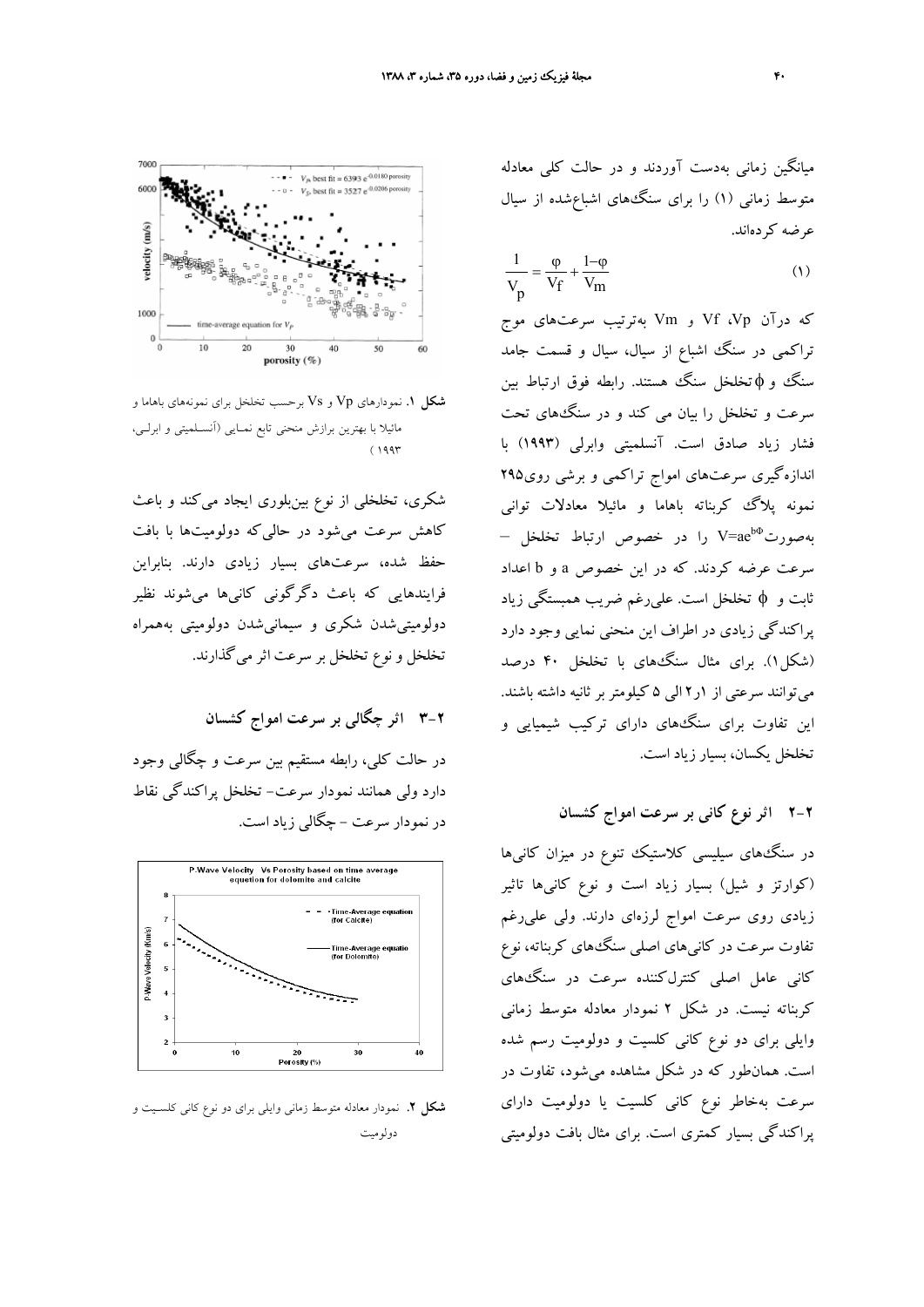بهترين روابط تقريبي براي برآوردكردن سرعت از روي چگالي، رابطه گاردنر و همكاران (1974) است كه عموماً براي ماسه سنگهاي سيليسي كلاستي مورد استفاده قرار ميگيرد (رابطه2).

$$
V_p = 108.9 \, (d)^4 \tag{7}
$$

كه در اين رابطه سرعت (Vp (برحسب متر بر ثانيه وچگالي (d (برحسب گرم بر سانتيمتر مكعب است. نتايج تحقيقات آزمايشگاهي آنسلميتي و ابرلي (1993) روي 295 نمونه كربناته نشان ميدهد كه رابطه گاردنر و همكاران روي كربناتهها نياز به تصحيح در جهت افزايش سرعت دارد زيرا همة نمونههاي مورد آزمايش سرعتي بيشتر از سرعت محاسبه شده گاردنر و همكاران نشان ميدهند. آنها روابط تجربي (3) و (4) را براي ارتباط سرعت – چگالي عرضه كردند.

$$
V_p = 524(d)^{2.48}
$$
 (7)

$$
V_{\rm s} = 199(d)^{2.84} \tag{8}
$$

عليرغم ضريب همبستگي زياد، 94ر0 براي Vp و 93ر0 براي Vs ، پراكندگي قابل توجهي در اطراف منحني بهترين برازش وجود دارد كه دليل عمده آنرا ميتوان در متنوع بودن منافذ در كربناتها دانست (شكل 3).

با توجه به اينكه الگوهاي لرزهاي بازتابي تابعي از تفاوت در پاگيري (امپدانس) صوتياند و در بسياري از تحقيقات فقط يك پارامتر مانند سرعت يا چگالي موجود است و پارامتر ديگر بهصورت تجربي يا فرمول برآورد شدهاند و از سوي ديگر امكان عرضه رابطهاي تجربي بين سرعت و چگالي، به منظور پوشش دادن اكثر سنگهاي كربناته وجود ندارد، بنابراين اندازهگيريهاي آزمايشگاهي و تعيين ارتباط بين سرعت و چگالي، به منظور بالا بردن ضريب اطمينان ضروري است.



**شكل .3** نمودار سرعت امواج تراكمي برحسب چگالي بالك سنگ اشـباع (آنسلميتي و ابرلي 1993،)

**4-2 اثر فشار بر سرعت امواج كشسان** در سنگهاي درزهدار اشباع از سيال، فشار عامل مهمي در كنترل سرعت امواج تراكمي و برشي است. علت افزايش سرعت با افزايش فشار را ميتوان به كاهش تخلخل و بهبود شرايط تماس دانهها نسبت داد. هر دو مورد به تغييرات خواص پيكرهسنگ مربوط ميشوند و ميتوان از تغيير خواص كشسان كانيهاي سنگ صرفنظر كرد. بعضي از آثار مهم فشار روي سرعت به شرح زير است: الف- تغيير شكل پذيري سنگ وابستگي فشار به سرعت را بيشتر مي كند. ب- ارتباط فشار - سرعت غيرخطي است. ج- تغيير شكل ناكشسان باعث پديده هيسترزيس خواص كشسان ميشود. د- با افزايش فشار سرعتهاي امواج تراكمي و برشي معمولاً افزايش مييابند ولي نرخ تغييرات متفاوت است. آنلسلميتي و ابرلي (1993) وابستگي سرعتهاي امواج تراكمي و برشي را به فشار بررسي كردند. آنها روي نمونههاي كربناته تحت فشارهاي همهجانبه و فشارهاي منافذ گوناگون سرعتها را اندازهگيري كردند. نتايج تحقيقات آنها نشان ميدهد كه افزايش سرعت در فشارهاي كم براي نمونههاي نامتراكم و با سرعتهاي پايينتر بيشتر است درحاليكه نمونههاي سخت و با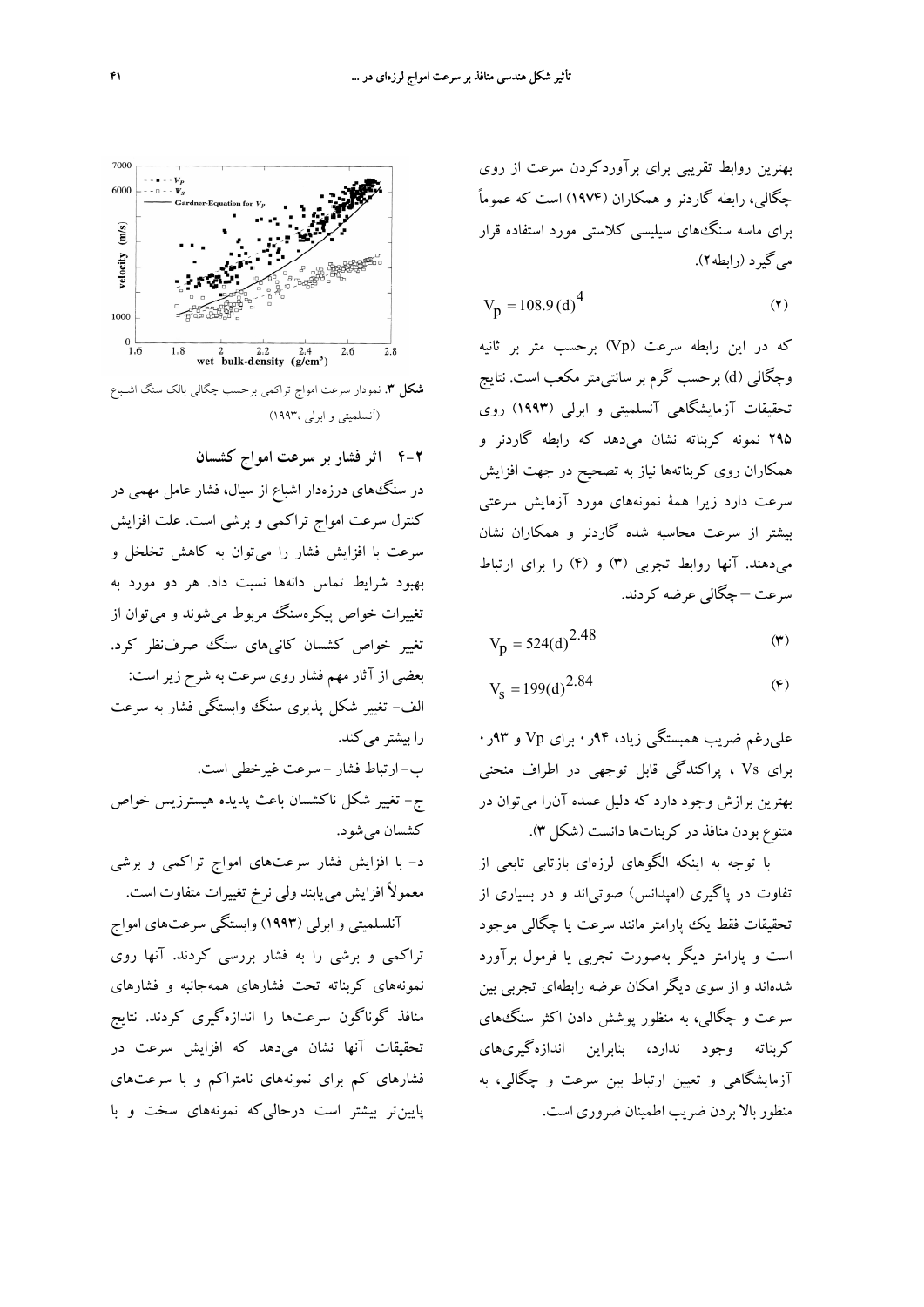سرعتهاي بيشتر معمولاً كمتر تحت تاثير فشار، خصوصاً در فشارهاي كمتر قرار ميگيرند (شكل4).



**شكل.4** نمودار سرعت امواج تراكمي بر حسب فشار موثر براي نمونههاي بهاما و مائيلا( آنسلميتي و ابرلي1993،).

بنابراين نمونههاي با سرعتهاي كمتر داراي گراديان سرعتي بيشتر و نمونههاي با سرعتهاي بيشتر داراي گراديان سرعتي كمتر با فشار هستند. افزايش سرعتها در فشارهاي كمتراز 100 مگاپاسكال معمولاً بهدليل بستهشدن درزهها در سنگ است. در فشارهای بیشتر از ۱۰۰ مگاپاسكال بهدليل آنكه بيشتر تركها و شكستگيها تقريباً بسته ميشوندVp و Vs معمولاً ثابت ميمانند و به يك حد ماكسيمم ميرسند. ويژگي ديگر اندازهگيريهاي صورتگرفته آنسلميتي و ابرلي، كاهش ناگهاني سرعت در فشار بحراني است كه بهعلت تخريب سيمان درون نمونه روي ميدهد. سيمان عاملي است كه به انتقال سيگنال صوتي كمك ميكند. فشار بحراني در سنگهاي گوناگون متغير است و بستگي به درجه سختي و متراكمبودن سنگ دارد.

## **5-2 اثرهندسه منافذ بر سرعت امواج كشسان**

ماريون و جيزبا (1996) با اندازهگيريهاي آزمايشگاهي تعداد زيادي نمونه مغزه تأثير وجود تخلخلهايي از نوع حفرهاي را در سرعت امواج تراكمي و برشي بررسي كردهاند. آنها با گروهبندي نمونهها برحسب فراواني منافذ

از نوع حفرهاي مشاهده كردند كه در يك سرعت مفروض 5 كيلومتر بر ثانيه تخلخل مي تواند از 5 تا 15 درصد برحسب بودن يا نبودن تخلخل حفرهاي تغيير كند. نتايج اندازهگيريهاي سرعت برحسب تخلخل و بررسي مقاطع نازك ميكروسكوپي از سوي آنسلميتي و ابرلي (1993) بيانگر پنج نوع منفذ در نمونهها بوده است. آنها انواع منافذ به شرح زير را مورد تجزيه وتحليل قرار داده و موقعيت نقاط در منحني را با معادله متوسط سرعت - تخلخل مقايسه كردهاند.

**الف- تخلخل بينبلوري و بينذرهاي**

تخلخل بينذرهاي اكثراً در رسوبات با تراكمپذيري و سيمانشدگي ضعيفتر ديده ميشوند و تخلخل بينبلوري در مراحل بعدي طي فرايند دياژنز توسعه مييابد. براي مثال وقتي كه بلورهاي جديد نظير دولوميت رمبوئدري شكل ميگيرند كه داراي رفتار پتروفيزيكي مشابه تخلخل بينذرهاي است، تجمع دانههاي منفرد با سيمانشدگي ضعيف باعث كاهش سرعت ميشود، زيرا بدون يك پيكره سخت، مدول كشسان كم است و اكثر اين نمونهها انحراف منفي جزئي از منحني متوسط نمايي سرعت - تخلخل را نشان ميدهند.

**ب- ميكرو تخلخل**

منافذ ريز كمتر از 10 ميكرون در سنگهاي كربناته با ماتريكس ميكرايتي يا بدون ذرات ميكرايتي فراوان است. بنابراين ميكروتخلخلها در كربناته ميكرايتي زياداند. بعلت عدم سيمانشدگي داراي بافت غير مرتبط بوده بنابراين اثري شبيه تخلخل بينذرهاي ريزدانه در سرعت دارند. در اينگونه سنگها انحراف منفي از روند منحني متوسط سرعت – تخلخل مشاهده شده است.

**ج- تخلخل قالبي**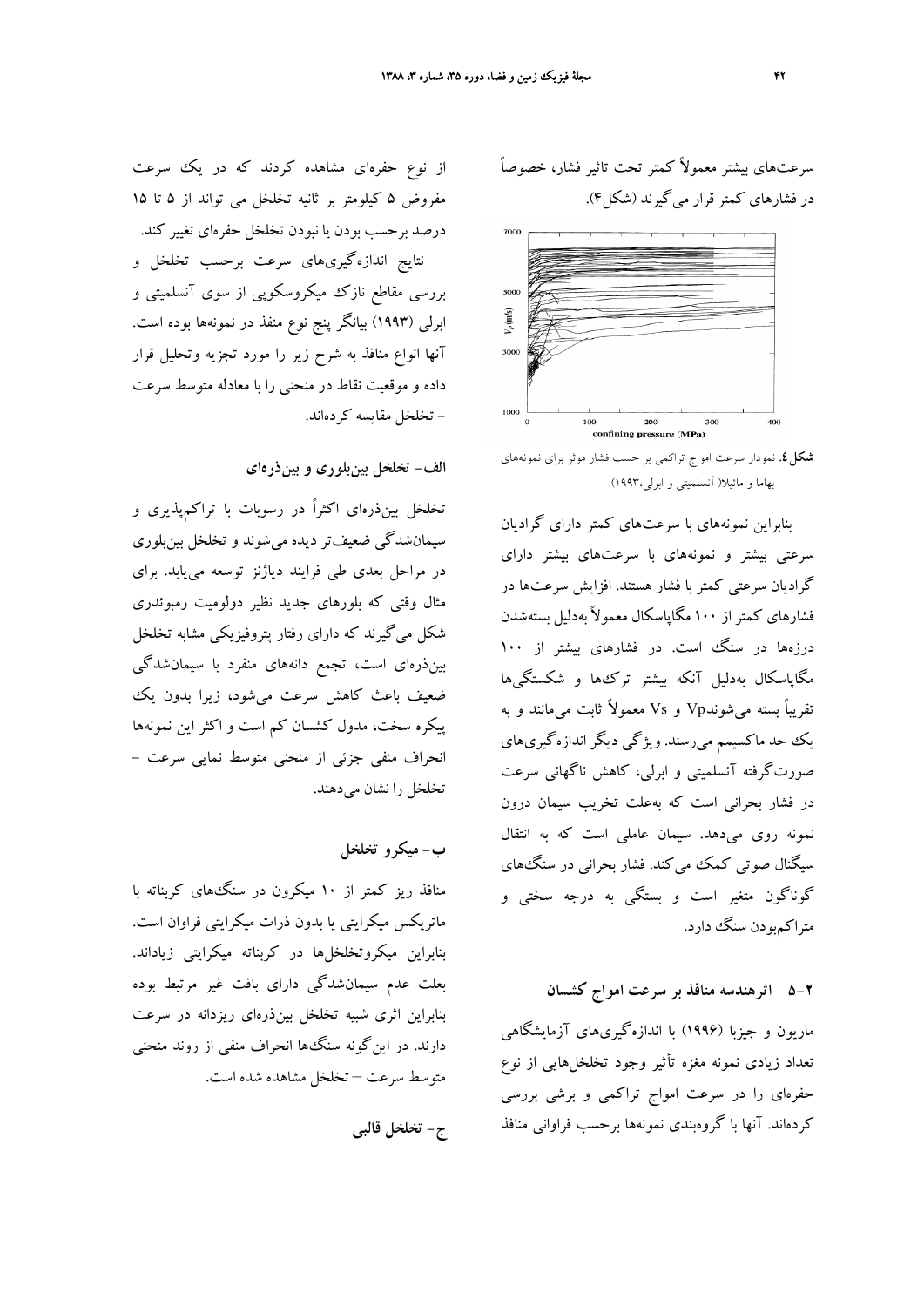تكامل دياژنز شكل ميگيرند. سرعتهاي زياد نزديك به سرعت كلسيت (6530 متر بر ثانيه ) دارند و در قسمت بالايي منحني تطابق سرعت - تخلخل قرار ميگيرند.

**3 عوامل ديگر تاثيرگذار بر سرعت امواج لرزهاي**

از عوامل ديگر تاثيرگذار بر سرعت ميتوان از عمق تدفين، تراكم، سيمانشدگي، اشباع، هيسترزيس اشباعشدگي و ترشوندگي نام برد. تاثير پارامترهاي عمق تدفين و تراكم در سنگهاي كربناته نسبت به فرايندهاي دياژنزي كه تغييرات تخلخل و افزايش سختي در سنگهاي كربناته را نتيجه ميدهند بهمراتب كمتر است. سرعت در درجه اول تحت تاثير فرايندهاي دياژنزي پس از نهشتهشدن رسوبات است و اثر تراكم بهتنهايي با افزايش عمق و زمان كمتر است. پديدههايي نظير سيمانيشدن و انحلال كه در طول مراحل اوليه تدفين رسوبات رخ ميدهند باعث افزايش خواص كشسان سنگ ميشوند و سرعتهاي زيادي را بهوجود ميآورند كه لزوماً ميبايست توابع معمول سرعت - چگالي يا سرعت - تخلخل نظير معادلات متوسط زماني يا معادله گاردنر براي سنگهاي كربناته اصلاح شوند. اثرات اشباع سيالات روي سرعت امواج در محيط متخلخل بهصورت نظري را محققاني نظير گاسمن (1951)، كاستر و توكسوز (1974) بررسي كردهاند. نظريههاي بيوت و گاسمن براي سرعتهاي امواج تراكمي در نمونههاي اشباع كامل از سيال با گرانروي بيشتر، مقدار بيشتري را پيشبيني ميكند. اگرچه در نمونههاي اشباع جزئي با توجه به افزايش چگالي سنگ، انتظار كاهش Vp و Vs را داريم ولي دور شدن از اين كاهش سرعت، بهدلايل تاثيرات مرتبط با تخلخل، ساختار منافذ، پديدههاي كشش سطحي بين سنگ و سيال و گرانروي سيال منافذ اتفاق ميافتد. همچنين توزيع اشباع سيالات در خلل و فرج سنگ ميتواند روي سرعت امواج كشسان در حالت اشباع جزئي

تخلخلهاي قالبي بهسبب انحلال دانههايي نظير آراگونيت و كلسيت با منيزيم زياد ميتواند در ضمن و يا بعد از سيمانشدن فضاي ذرات تشكيل شوند. بعد از انحلال، سنگها عمدتاً از قالبها و سيمان بخش منافذ بينذرهاي تشكيل ميشوند كه داراي ضرايب كشساني زياد هستند. نمونههايي كه در آنها تخلخل قالبي غالب است داراي سرعتي بيش از سرعت معادل تخلخل كلسيت هستند و لذا انحراف مثبت از منحني نمايي متوسط سرعت – تخلخل نشان ميدهند. اين سرعتهاي بالا بهعلت چارچوبي از سيمان و ميكرايت اطراف قالبها است. زمان عبور در اين قالبها سريعتر از دانههايي است كه تنها با اتصال نقطهاي، مشابه آنچه در سنگهاي داراي تخلخل بينذرهاي وجود دارد، با هم مرتبط هستند. سنگهاي داراي قالبهاي بزرگتر نسبت به نمونههايي با منافذ قالبي كوچكتر سرعتهاي بيشتري دارند كه عمدتاً بهدليل وجود منافذ بزرگتر و فقدان ميكرايت در فضاي منافذ بينذرهاي و افزايش نفوذپذيري در اينگونه سنگهاست. معمولاً در اين سنگهاي دانهدرشت سيمانشدگي سريعاً اتفاق ميافتد و بعد از انحلال تركيبات اوليه، يك قالب سيماني سرعت زياد، بهوجود ميآورند.

#### **د- تخلخل دروندانهاي**

فريمستونها و باندستونها كه از سازوارههايي چون مرجانها شكل ميگيرند، شبكهاي از تخلخل را ايجاد ميكنند كه الگوي سرعت - تخلخل مشابه سنگهاي داراي تخلخل قالبي دارند، لذا داراي سرعتهاي زياد هستند و با افزايش تخلخل دروندانهاي، انحراف مثبت از روند عمومي منحني سرعت - تخلخل را نشان ميدهد

**ه- نمونههاي داراي تخلخل كم و سيمان سخت** اين نمونهها بلوكهاي سيماني بزرگ با تخلخل كمتر از 27 درصد را شامل ميشوند، كه در مراحل تقريباً پاياني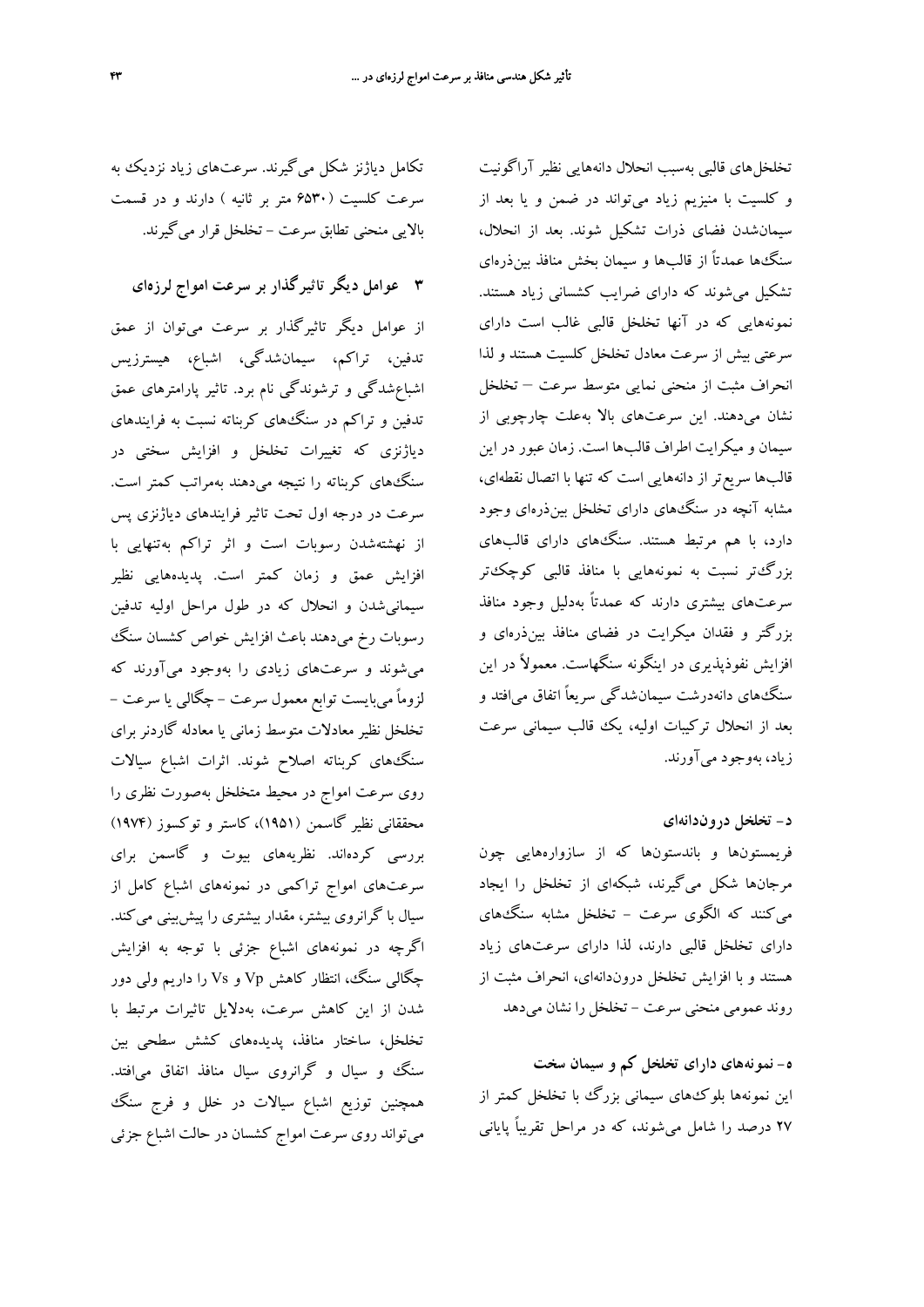تاثير داشته باشد. وايلي و همكاران (1957) تاثير ترشوندگي بر سرعت را براي چند نمونه ماسهسنگي بازسازي كردند. نتايج حاصل از آزمايشها نمونههاي مغزه خشك و نمونههاي ترجيحاً نفتتر اشباع با آب نشاندهنده سرعتهاي تقريباً مساوي است. بنابراين ضريب بازتاب زياد مربوط به خواص ترشوندگي ضعيف آب باعث تحت الشعاع قرار دادن زمان عبور موج از سنگ ميشود. همچنين نمونههاي آبتر اشباع با آب سرعتهايي نزديك به معادله ميانگين زماني دارند كه نمونههاي ماسهسنگي برييا مصداق آن است. نمونههاي آبتر اشباع از نفت نيز تقريباً همان سرعتهاي مربوط به معادله ميانگين زماني را دارند، زيرا نفت فضاي حلقوي را اشغال ميكند و به استثناي جاهايي كه فضاي حلقوي را قطع ميكند در مسير سيگنال در ماتريكس سنگ قرار ميگيرد. در آخرين حالت، نمونههاي نفتتر و اشباع ازنفت همان سرعتهاي مربوط به معادله ميانگين زماني را دارند زيرا نفت به راحتي سطح را تر ميكند و گازي وجود ندارد كه ضرايب بازتاب زياد ايجاد كند.

**4 مراحل كار**

**1-4 آمادهسازي نمونهها و تعيين خواص پتروفيزيكي** مراحل كار شامل تهيه نمونه پلاگ، آمادهسازي، اندازهگيري خواص پتروفيزيكي و سرعت امواج تراكمي و برشي نمونهها است. نمونههاي منتخب بشكل استوانهاي (پلاگ) از نمونههاي همة مغزهسنگهاي كربناته مخازن هيدروكربوري واقع در جنوب ايران تهيه شده است.(شكل 5). بهمنظور خارج ساختن هيدروكربورهاي سبك و سنگين از داخل نمونه مغزه، آن را در تماس با يك حلال نفتي قرار ميدهيم و پس ازحل شدن مواد هيدروكربوري در حلال فوق، نمونه شسته ميشود. در اين تحقيق از سيال تولوئن و متانول براي عاريساختن نمونههاي پلاگ از





**شكل .5** يكي از نمونههاي تهيه شده بهشكل پـلاگ بـا قطـر5ر1 ايـنچ و طول 2 اينچ، نمونهگيري بهصورت عمودي صورتگرفته است.

مغزههاي شستهشده بهمدت 24 ساعت در كوره حرارتي خلأ با دماي 60 درجه سلسيوس قرار داده ميشوند. تخلخل و تراوايي پارامترهاي اصلي سنگ مخزن هستند. در آزمايشگاه براي محاسبه مقدار تخلخل بايد دو پارامتر از سه پارامتر حجم كل، حجم منافذ خالي و يا حجم دانههاي سنگ را اندازهگيري كرد. تخلخل و وزن مخصوص دانهاي با دستگاه A200 Ultraporosimeter اندازهگيري شدند. تراوايي مطلق توانايي يك نمونه براي هدايت سيال است. بهعبارتديگر ميتوان گفت تراوائي، خاصيتي از محيط متخلخل است كه ظرفيت و توانايي يك محيط را براي انتقال سيال نشان ميدهد. براي اندازهگيري تراوايي مطلق از دستگاه A200 Ultrapermeameter استفاده شده است. اساس كار دستگاه فوق مطابق قانون دارسي است و با اندازهگيري اختلاف فشار بين دو سر نمونه، دبي جريان و نيز معلوم بودن ابعاد نمونه، تراوايي محاسبه ميشود. نمونه مورد آزمايش در داخل استوانهاي از جنس لاستيك مخصوص و در درون محفظه مغزهنگهدار جاگذاري شده است و فشار مناسب از اطراف بر نمونه وارد ميشود. دبي جريان با يك دبيسنج اندازهگيري ميشود.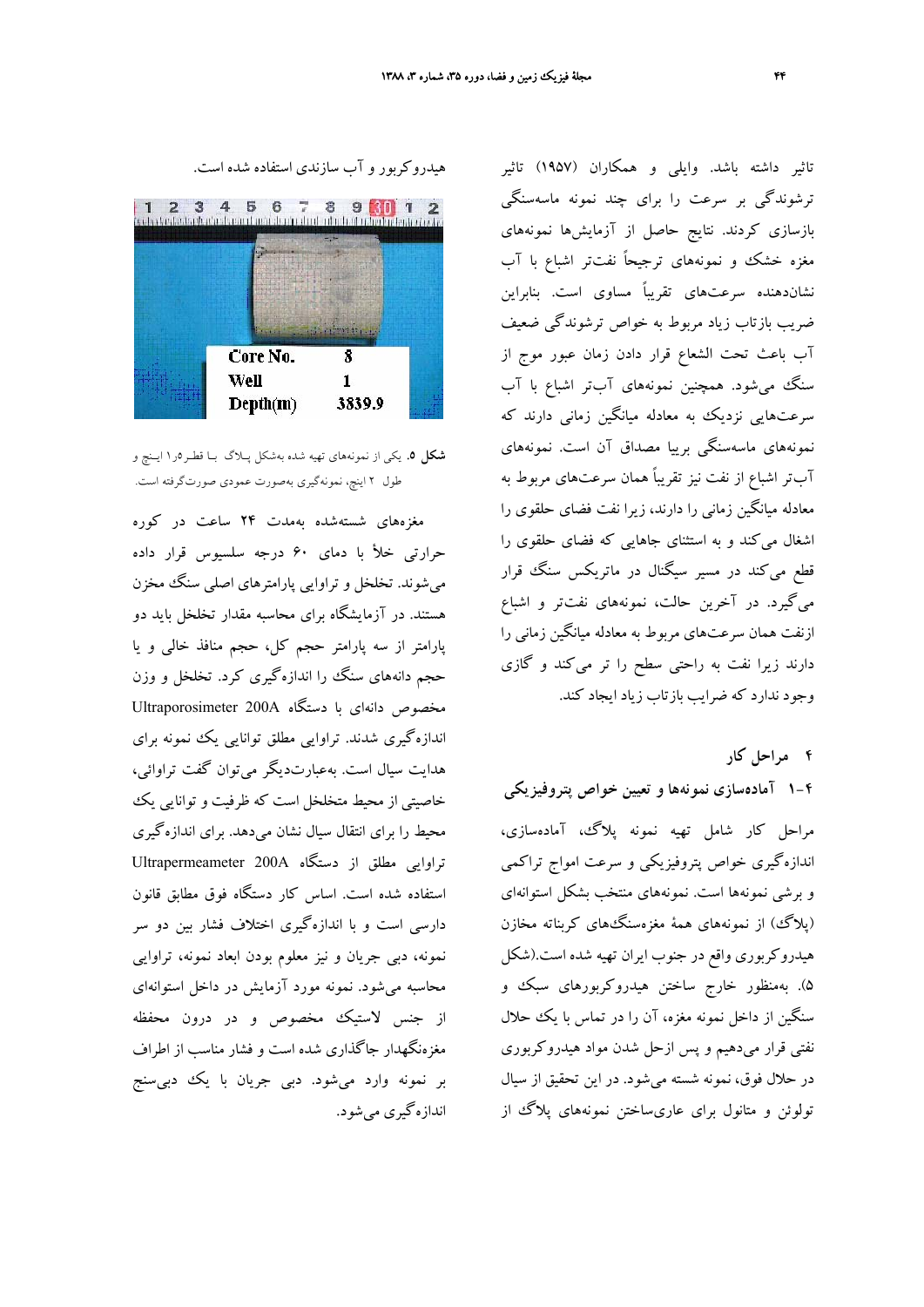**2-4 اندازهگيري سرعتهاي Vp و Vs نمونهها در حالت خشك و اشباع**

بهمنظور بررسي تاثير پارامترهايي نظير نوع و مقدار تخلخل، اشباعشدگي، نوع كاني و فشار روي سرعت امواج تراكمي و برشي، آزمايش اندازهگيري سرعت امواج تراكمي و برشي، روي نمونههاي مغزه در فشارهاي همهجانبه سهمحوري در حالت خشك و اشباع از سيال صورت گرفته است. دستگاه اندازهگيري شامل قسمتهايي از قبيل: محفظه نگهدارنده نمونه، دستگاه اعمال فشار درونحفرهاي، دستگاه اعمال فشار همهجانبه سهمحوري، دستگاه ارسال و دريافت امواج تراكمي و برشي همچنين اسيلوسكوپ و نرمافزار 1.0V107-SP است (شكل ۶).



**شكل .6** بخش مغزهنگهدار دستگاه اندازهگيري سرعت امـواج تراكمـي و برشي

دراين دستگاه نمونه در دو حالت خشك و يا اشباع از سيال سازند (آب و نفت) در محفظه نمونهنگهدار قرار ميگيرد و در بالا و پايين نمونه، فرستنده و گيرنده امواج تعبيه ميشود. سپس ميتوان به نمونه فشار همهجانبه تا حداكثر (psi (10000 را اعمال كرد. به كمك دستگاه فشار درونمنفذي نيز ميتوان فشار سيال درون مغزه را تنظيم كرد. ارسال و دريافت امواج با استفاده از دستگاه توليد امواج كشسان و به كمك فرستنده و گيرنده در ابتدا و انتهاي نمونه صورت ميگيرد. امواج تراكمي (P (و برشي (2S و1S (با بسامد مركزي حدود 0/5 مگاهرتز

ارسال ميشود و ميتوان امواج دريافتي را به كمك اسيلوسكوب الكتروني مشاهده كرد. همچنين ميتوان به كمك نرمافزار 1.0V107-SP اولين رسيد موج دريافتي كه زمان عبور موج از فواصل فرستنده تا گيرنده است را بهدست آورد. براي اندازهگيري در شرايط مخزن ابتدا بايد دستگاه و نمونه در شرايط پايدار فشار مورد نظر قرار گيرند كه اين عمل مستلزم زمان نسبتاً طولاني است. سپس با تغيير فشار مؤثر از مقدار ماكسيمم فشــــــار به سمت حداقل ميتوان شرايط متفاوت را در محيط نمونه ايجاد و زمان عبور موج را اندازهگيري كرد.

سرعت امواج تراكمي و برشي در دوحالت خشك و اشباع از آب اندازهگيري شدهاند. اندازهگيري سرعت نمونههاي فوق از فشار موثر حدود psi4400 شروع و به فشار حدود psi800 رسيده است.

**3-4 بررسي آزمايشگاهي عوامل كنترلكننده سرعت امواج لرزه اي در سنگهاي كربناته** نتايج آزمايشگاهي ارتباط بين سرعت و تخلخل براي 41 عدد نمونه در حالتهاي خشك و اشباع از آب در شرايط

فشار مخزن، نشان ميدهد كه نمودار سرعت – تخلخل داراي پراكندگي زيادي است (شكلهاي 7و8). مناسبترين توابع برازشگر براي ارتباط سرعت و تخلخل براي امواج p وs در حالتهاي خشك و اشباع به شكل توابع نمايي معادلههاي (5 الي 8) است.

$$
V_{p}(dry) = 5.1467e^{-0.0130\phi}
$$
 (2)

$$
V_p
$$
(saturated) = 5.5633 $e^{-0.0134\phi}$  (9)

$$
V_s(dry) = 2.8399 e^{-0.0108 \varphi}
$$
 (V)

$$
V_s(saturated) = 2.896e^{-0.0125\varphi}
$$
 (A)

مقادير ضريب همبستگي بين موج p و تخلخل در حالتهاي خشك و اشباع به ترتيب 65ر0 و 78ر0 هستند درحاليكه اين مقادير براي موج s در دو حالت خشك و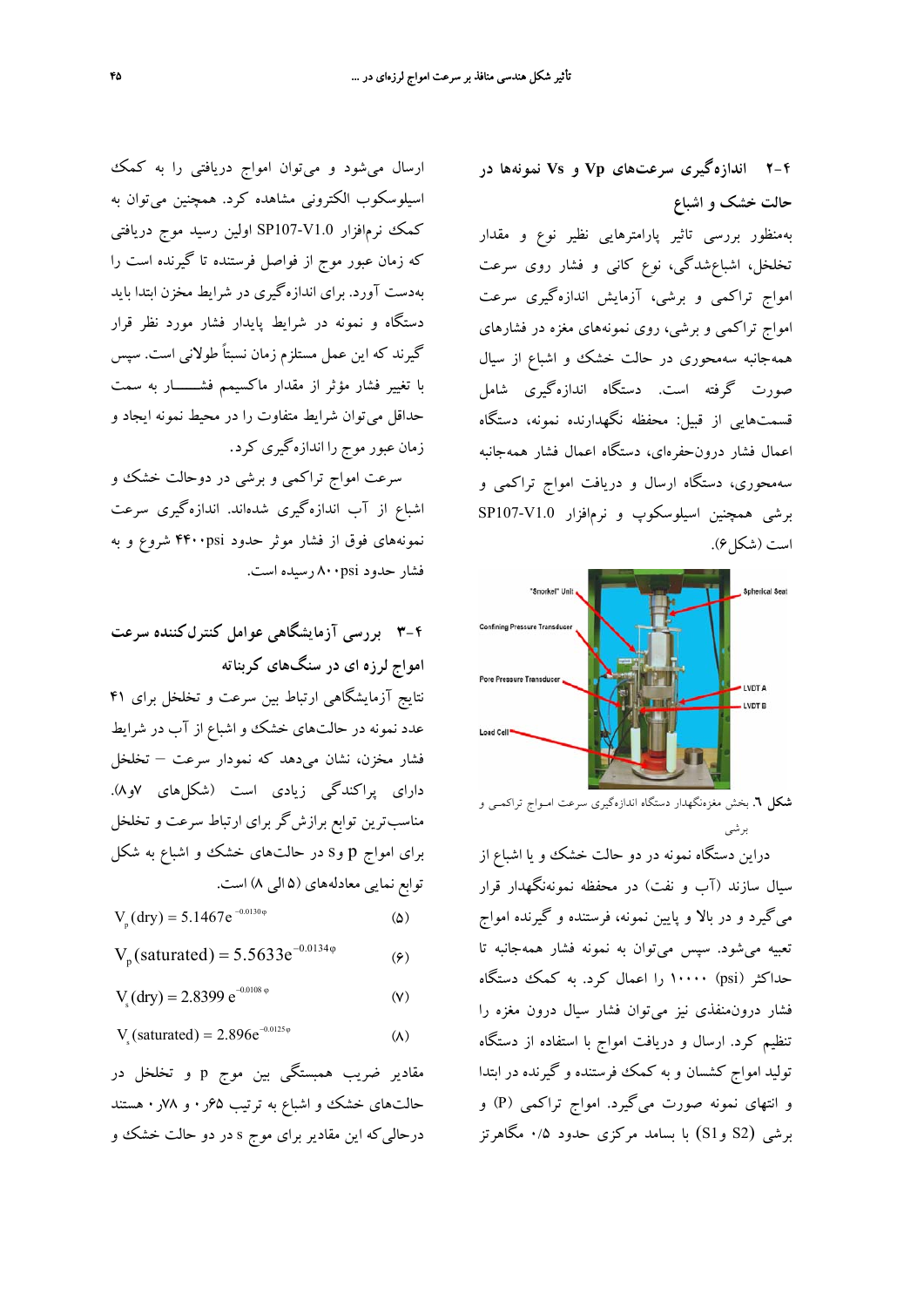اشباع به ترتيب برابر 50ر0 و 76ر0 هستند. همانطوريكه مشاهده ميشود، ضريب همسبتگي بين سرعت موج تراكمي و تخلخل در حالتهاي خشك و اشباع بيشتر از ضريب همبستگي بين سرعت موج برشي و تخلخل است.



**شكل .7** نمودار سرعت امواج تراكمي و برشـي برحسـب تخلخـل بـراي نمونههاي سنگ كربناته خشك



**شكل .8** نمودار سرعت امواج تراكمي و برشـي برحسـب تخلخـل بـراي نمونههاي سنگ كربناته در حالت اشباع از آب

همانطوريكه در شكلهاي 7 و 8 مشاهده ميشود تفاوت در سرعت براي تخلخلهاي ثابت به حدود 1500 متر بر ثانيه ميرسد و برعكس، در يك سرعت ثابت مفروض، تغييرات تخلخل تا 20 درصد نيز ميرسد. اين تفاوت با توجه به تغييرات سرعت در كانيهاي اصلي سنگهاي كربناته يعني دولوميت و كلسيت بسيار زياد است. اين تغييرات را ميتوان به توانايي سنگهاي كربناته در تشكيل سيمان و شكل منافذ كه باعث افزايش خصوصيات كشساني سنگ، بدون پركردن منافذ آن ميشوند، نسبت داد. مدولهاي كشسان زياد سرعتهايي

را بهوجود ميآورند كه از مقادير پيشبينيشده با معادله متوسط وايلي بيشتر است. همچنين بهمنظور بررسي اثر نوع كاني و نقش آن در ميزان پراكندگي منحنيهاي سرعت – تخلخل، ميزان كانيهاي موجود در نمونهها به كمك آناليز پراش پرتو ايكس (XRD (مشخص شد. نمودار سرعت امواج تراكمي برحسب درصد كلسيت موجود در نمونهها، بيانگر سرعتهاي متفاوت در نمونهها با مقدار صددرصد كلسيت است، بهطوريكه تفاوت در سرعت حدود 2000 متر بر ثانيه براي نمونهها با مقادير صددرصد كلسيت مشاهده ميشود. اين مطلب بيانگر تاثير ناچيز مقدار كلسيت در سرعت است (شكل9).



**شكل .9** نمودار سرعت امواج تراكمي برحسب درصد كلسيت

همانطوريكه در مورد كاني كلسيت مطرح شد، تاثير مقدار دولوميت در سرعت كمتر است و بهنظرميرسد كه سرعت بيشتر وابسته به نوع دولوميت باشد. دولوميتها با بافتهاي حفظشده داراي سرعتهاي زياد هستند درحاليكه بافت دولوميتي شكري، تخلخلي از نوع بينبلوري ايجاد ميكند و باعث كاهش سرعت ميشود. علاوهبر آزمايشهاي XRD بهمنظور تعيين نوع كاني و بررسي تاثير آن در سرعت، آزمايشهاي تعيين چگالي دانهاي صورتگرفت كه معرف نوع كاني غالب در سنگها است. نمودار سرعت امواج تراكمي برحسب چگالي دانهاي، موكد اين مطلب است كه تاثير نوع كاني در كنترل خواص كشساني قابل ملاحظه نيست (شكل10).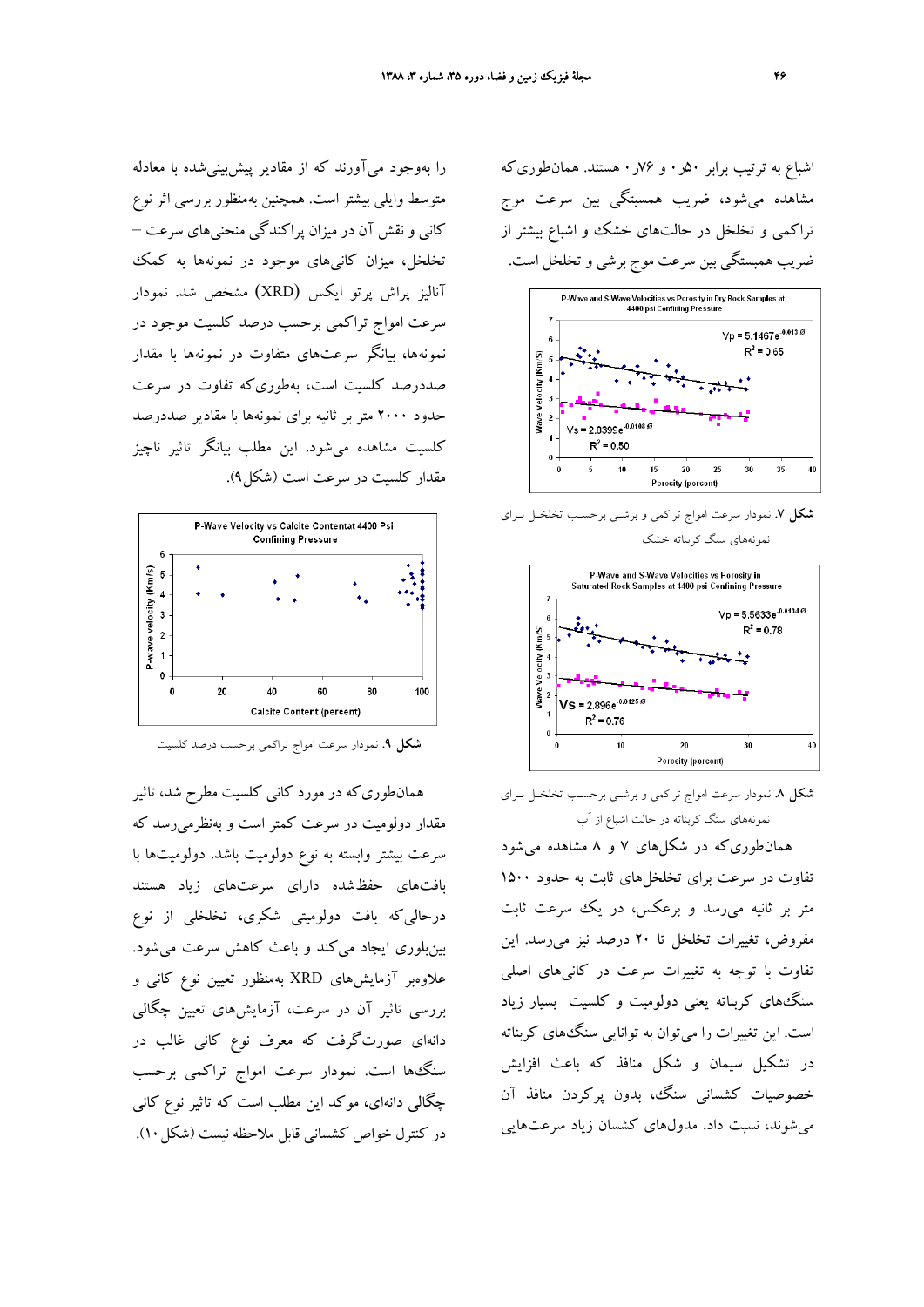



غيرقابل رويت بودهاند.

**شكل .11** نمودار سرعت امواج تراكمي برحسب فشار موثر

Confinnia pressure (Psi)



**شكل .12** مقايسه سرعتهـاي امـواج تراكمـي و برشـي در حالـتهـاي خشك و اشباع

در شكل13 ارتباط سرعت امواج تراكمي و تخلخل براي انواع تخلخلهاي غالب مشخص شده است و سرعتها، با نمودار سرعت حاصل از معادله متوسط زماني براي كلسيت و دولوميت مقايسه شدهاند. همانطوريكه مشاهده ميشود نمونههاي با تخلخل حفرهاي، داراي سرعتهايي بيشتر از سرعت معادل تخلخل كانيهاي كلسيت و دولوميت هستند. اين سرعتهاي زياد بهدليل چارچوبي از سيمان و ميكرايت اطراف حفرهها است. زمان عبور در اين قالبها سريعتر از دانههايي است كه فقط با اتصال نقطهاي نظير سنگهاي با تخلخل بينذرهاي بههم مرتبط شدهاند. همچنين نمونههاي داراي تخلخلهاي حفرهاي ريز داراي سرعتهايي كمتر از تخلخل **شكل .10** نمودار سرعت امواج تراكمي برحسب چگالي دانهاي

براي مثال در چگالي دانهاي 7ر2 گرم بر سانتيمتر مكعب سرعت از حدود 3000 الي 5700 متر بر ثانيه تغيير ميكند. اين تغييرات در سرعت براي سنگهاي داراي تركيب شيميايي يكسان زياد است. بنابراين با توجه به مطالب فوق ميتوان عامل اصلي پراكندگي ارتباط سرعت – تخلخل را شكل هندسي خلل و فرج دانست.

در ادامه براي همة نمونهها، نمودار تغييرات سرعت تراكمي برحسب فشار موثر در شكل11 عرضه شد. در همة حالتها ارتباط سرعت با فشار با توابع نمايي به شكل برازش مناسبی را نشان میدهد. با افزایش فشار y=ax $^{\rm b}$ سرعت افزايش مييابد و همانطوريكه انتظار ميرود، روند افزايش سرعت با افزايش فشار كاهش مييابد. همچنين مقايسه تغييرات سرعت امواج تراكمي و برشي برحسب تخلخل براي نمونههاي خشك و اشباع از آب در فشار مخزن در شكل12 آمده است. همانطوريكه مشاهده ميشود تغييرات سرعت موج تراكمي نمونهها در حالتهاي خشك و اشباع از آب در مقايسه موج برشي داراي تغييرات بيشتري است. بهمنظور بررسي تاثير شكل هندسي خلل و فرج روي ارتباط سرعت – تخلخل، تخلخلهاي غالب موجود در نمونهها با بررسي پتروگرافي مقاطع نازك ميكروسكوپي آنها مشخص شد. در نمونهها تخلخلهاي غالب شامل حفرهاي، حفرهاي – شكافدار، شكافدار، حفرههاي بسيار ريز، بيندانهاي و نيزتخلخل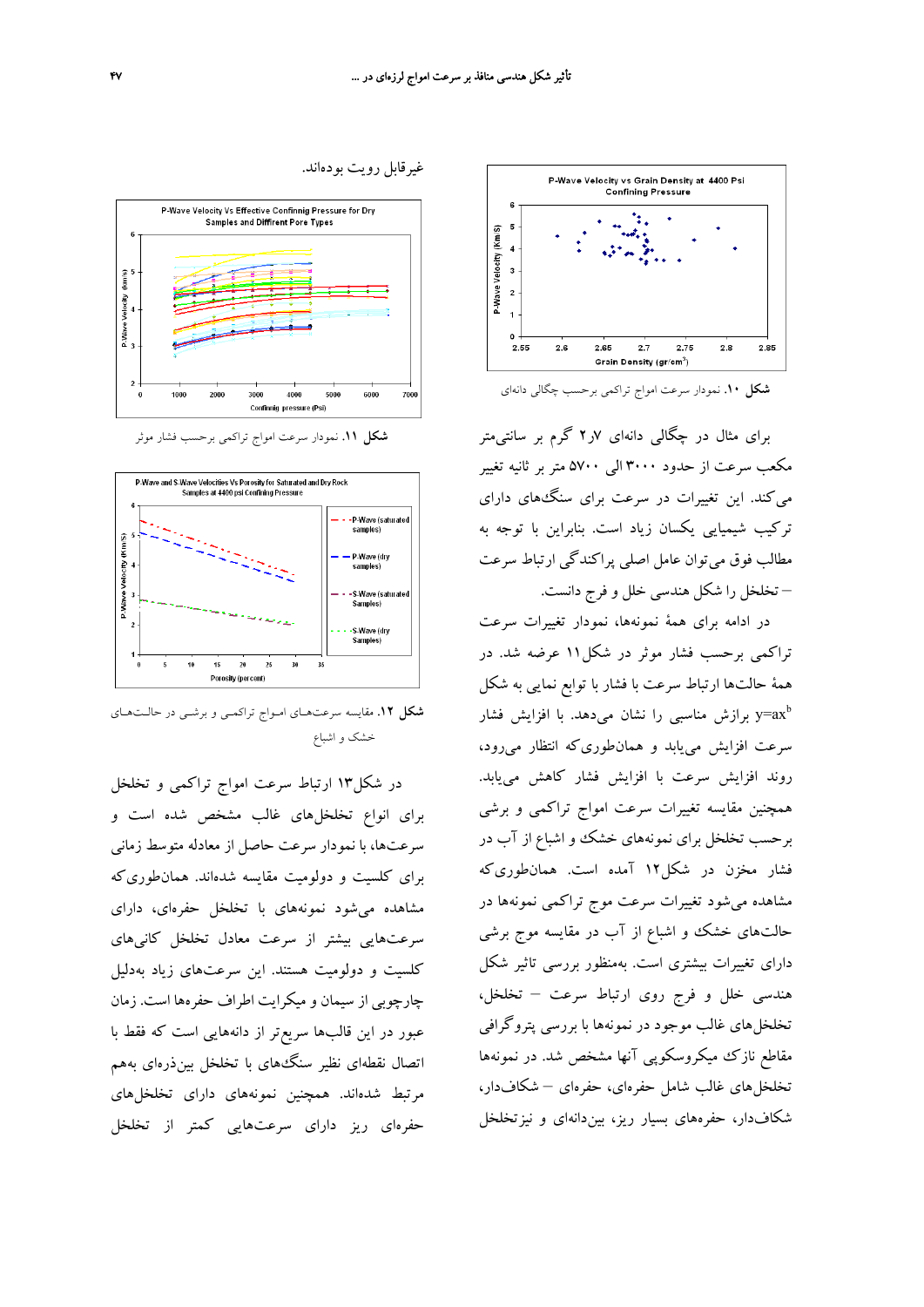حفرهاياند و تقريباً از معادله متوسط زماني براي دولوميت پيروي ميكنند. سنگهاي داراي تخلخل غيرقابل رويت درمقاطع نازك ميكروسكوپي، انحراف منفي از معادله متوسط زماني براي كانيهاي دولوميت و كلسيت نشان دادهاند و داراي سرعتهايي كمتر از نمونههاي با تخلخل حفرهاي و تخلخلهاي حفرهاي ريز بودهاند.



**شكل .13** نمودار سرعت امواج تراكمي و تخلخل براي انواع تخلخلهاي غالب در سنگهاي كربناته و مقايسه با نمـودار متوسـط زمـاني براي كلسيت و دولوميت

**5 نتيجهگيري**

سرعت امواج كشسان در سنگهاي كربناته به پارامترهاي نظير دياژنز، كانيشناسي، ساختار خللوفرج، نوع سيال، فشار و دما و همچنين در كربناتهاي نامتراكم به نسبت دانه به خميره، شكل، اندازه و جورشدگي دانهها بستگي دارد.

در نمودارهاي سرعت امواج كشسان Vp و Vs برحسب تخلخل در نمونههاي مورد بررسي تفاوت در سرعت در تخلخلهاي ثابت به حدود 1500 متر بر ثانيه ميرسد و برعكس، در يك سرعت ثابت مفروض، تغييرات تخلخل تا 20 درصد نيزاست.

نمونههاي داراي تخلخل حفرهاي داراي سرعتهاي بيشتر نسبت به سرعتهاي حاصل از معادله متوسط زماني براي كانيهاي كلسيت ودولوميتي هستند، سرعت زياد بهدليل وجود چارچوبي از سيمان و ميكرايت اطراف

حفرههاست.

نمونههاي داراي تخلخل حفرهاي ريز داراي سرعت كمتر از تخلخل حفرهاي هستند و تقريبĤ از معادله متوسط زماني براي دولوميت پيروي مي كنند.

سنگهاي داراي تخلخل غيرقابلرويت انحراف منفي از معادله متوسط زماني براي كانيهاي دولوميت و كلسيت نشان دادهاند و داراي سرعتهايي كمتر از نمونههاي با تخلخل حفرهاي و تخلخلهاي حفرهاي ريز بودهاند.

نمودار سرعت امواج كشسان برحسب چگالي موكد اين مطلب است كه تاثير نوع كاني در كنترل خواص كشسان، قابل ملاحظه نيست.

عامل اصلي پراكندگي در نمودارهاي سرعت امواج برحسب تخلخل را ميتوان نوع منافذ تشكيلدهنده تخلخل در سنگهاي كربناته دانست.

#### **منابع**

- Anselmetti, F. S., and Eberli, G. P., 1993, Controls on sonic velocity in carbonate rocks, Pure Appl. Geophys., **141**, 287- 323.
- Anselmetti. F. S., and Eberli, G. P., 1999, The velocity-deviation log: A tool to predict pore type and permeability trends in carbonate drill holes from sonic and porosity or density logs. AAPG Bull., **83**(3), 450-466.
- Eberli, G. P., Anselmetti, F. S., and Incze, M. L., 2003, Factors controlling elastic properties in carbonate sediments and rocks, Leading Edge, 654-660.
- Eshelby, J. D., 1957, The determination of the elastic field of an ellipsoidal inclusion and related problems, Proc. Roy. Soc. London, A **241**, 376-396.
- Gardner, G. H. F., Gardner, L. W., and Gregory, A. R., 1974, Formation velocity and density, the diagnostic basics for stratigrafic traps, Geophysics, **39**, 770-780.
- Gassmann, F., 1951, "Über die elestizität poröser medien", Veirtel. Natur. Gesel. Zörich, **96**, 1- 23.
- Hill, R., 1965, A self-consistent mechanics of composite materials, J. Mech. Phys. Solids, **13**, 213-222.
- King, M. S., 1966, wave velocities in rocks as a function of changes in overburden pressure